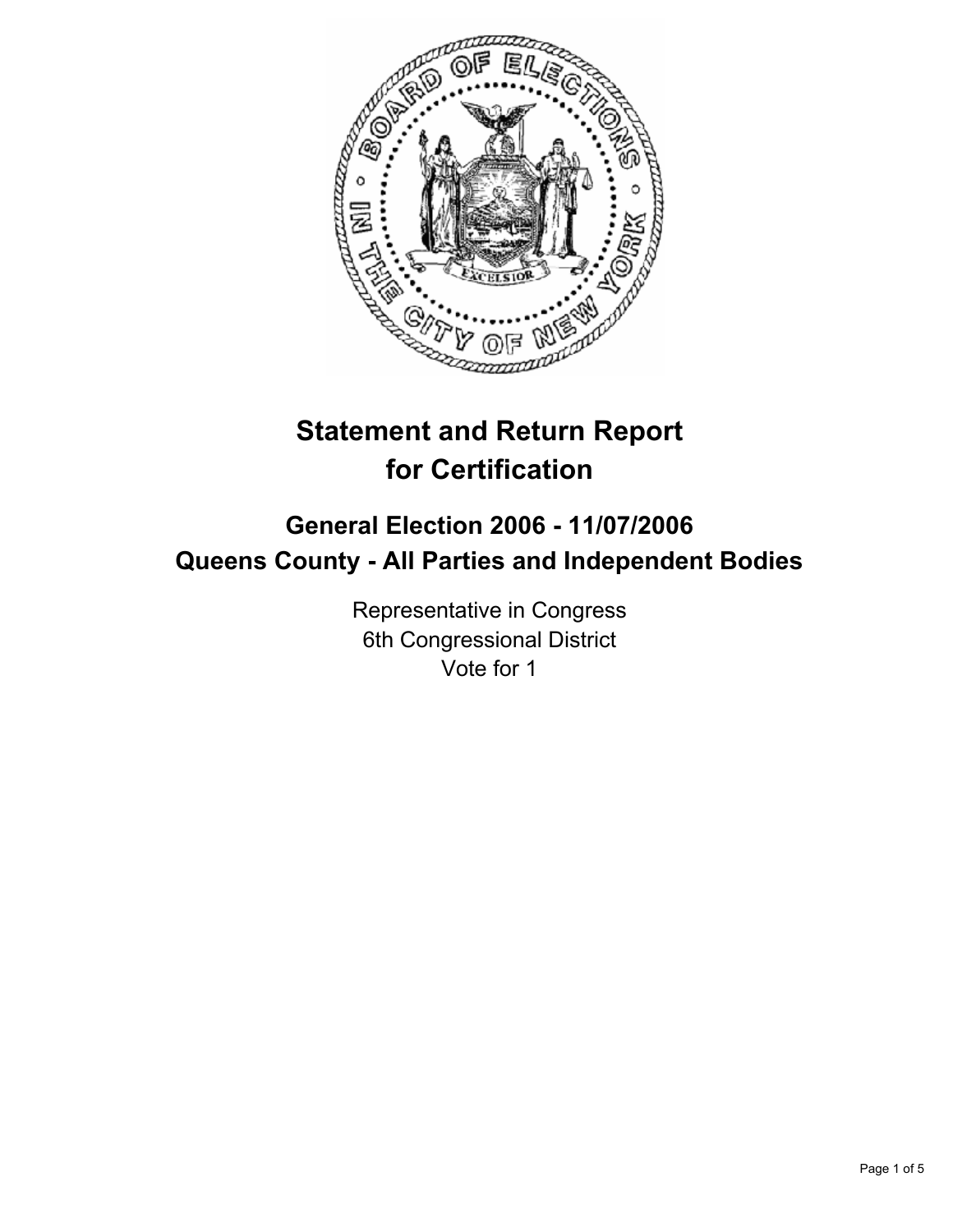

## **Assembly District 23**

| PUBLIC COUNTER               | 7,255 |
|------------------------------|-------|
| <b>EMERGENCY</b>             | 8     |
| ABSENTEE/MILITARY            | 211   |
| FEDERAL                      | 34    |
| AFFIDAVIT                    | 84    |
| Total Ballots                | 7,592 |
| GREGORY W MEEKS (DEMOCRATIC) | 4,116 |
| RABHI ELIAS FEVER (WRITE-IN) |       |
| <b>Total Votes</b>           | 4,117 |
| Unrecorded                   | 3.475 |

## **Assembly District 24**

| <b>PUBLIC COUNTER</b>        | 2,305 |
|------------------------------|-------|
| <b>EMERGENCY</b>             | 6     |
| ABSENTEE/MILITARY            | 35    |
| <b>FEDERAL</b>               | 8     |
| <b>AFFIDAVIT</b>             | 37    |
| <b>Total Ballots</b>         | 2,391 |
| GREGORY W MEEKS (DEMOCRATIC) | 1,253 |
| <b>Total Votes</b>           | 1,253 |
| Unrecorded                   | 1,138 |

#### **Assembly District 25**

| PUBLIC COUNTER               | 4,004 |
|------------------------------|-------|
| <b>EMERGENCY</b>             | 8     |
| ABSENTEE/MILITARY            | 96    |
| <b>FEDERAL</b>               | 23    |
| <b>AFFIDAVIT</b>             | 85    |
| <b>Total Ballots</b>         | 4,216 |
| GREGORY W MEEKS (DEMOCRATIC) | 2,665 |
| LEO ALBANESE (WRITE-IN)      |       |
| <b>Total Votes</b>           | 2,666 |
| Unrecorded                   | 1,550 |

#### **Assembly District 27**

| PUBLIC COUNTER               | 3,445 |
|------------------------------|-------|
| <b>EMERGENCY</b>             | 10    |
| ABSENTEE/MILITARY            | 64    |
| <b>FEDERAL</b>               | 26    |
| AFFIDAVIT                    | 65    |
| <b>Total Ballots</b>         | 3,610 |
| GREGORY W MEEKS (DEMOCRATIC) | 2,195 |
| RUSH LIMBAR (WRITE-IN)       |       |
| SERF MALTESE (WRITE-IN)      |       |
| SHAWN RICHMAN (WRITE-IN)     |       |
| <b>Total Votes</b>           | 2,198 |
| Unrecorded                   | 1.412 |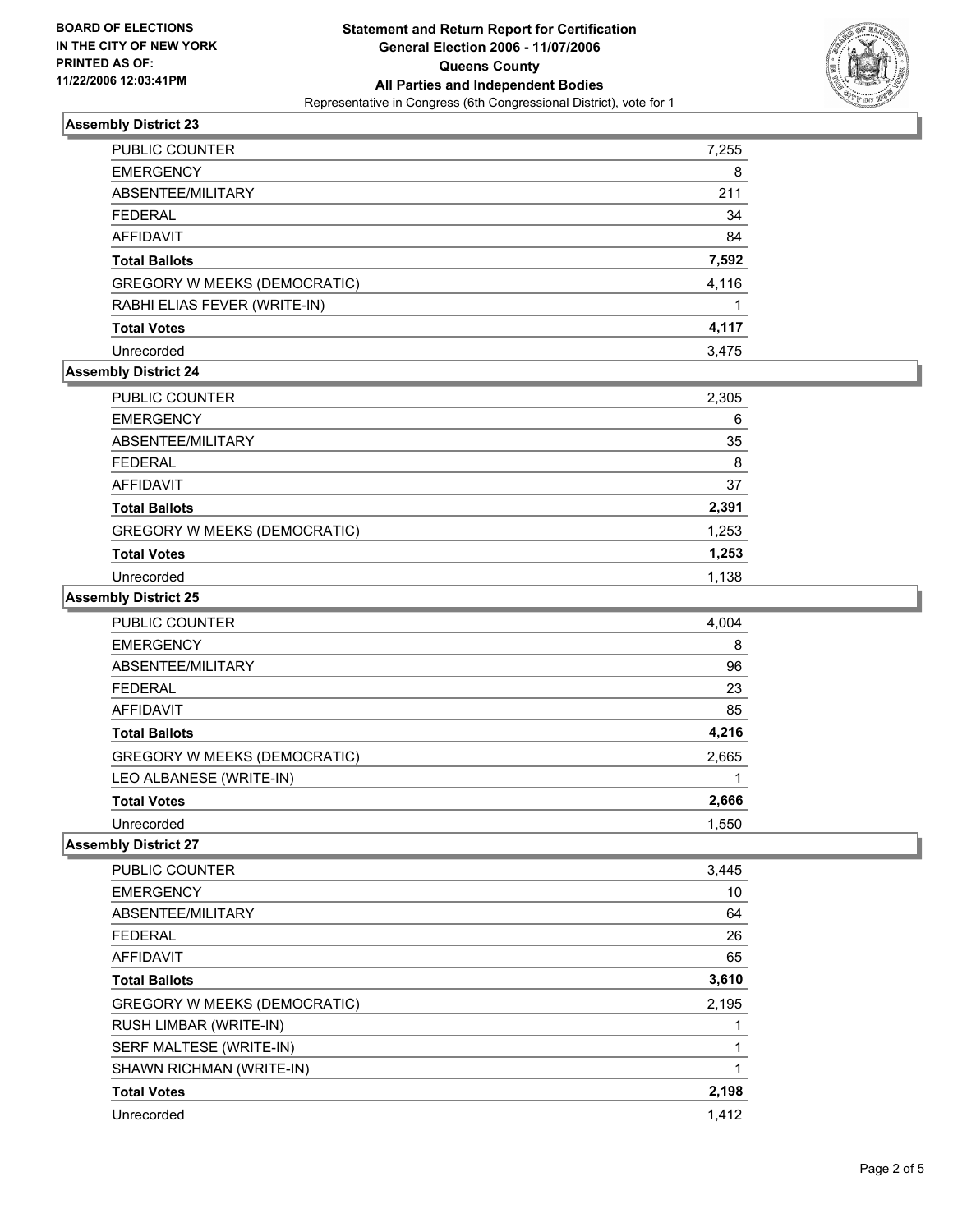

## **Assembly District 28**

| PUBLIC COUNTER                      | 357 |
|-------------------------------------|-----|
| <b>EMERGENCY</b>                    |     |
| ABSENTEE/MILITARY                   | 18  |
| <b>FEDERAL</b>                      |     |
| <b>AFFIDAVIT</b>                    | 10  |
| <b>Total Ballots</b>                | 392 |
| <b>GREGORY W MEEKS (DEMOCRATIC)</b> | 245 |
| <b>Total Votes</b>                  | 245 |
| Unrecorded                          | 147 |

#### **Assembly District 29**

| <b>PUBLIC COUNTER</b>               | 19,847 |
|-------------------------------------|--------|
| <b>EMERGENCY</b>                    | 6      |
| ABSENTEE/MILITARY                   | 309    |
| <b>FEDERAL</b>                      | 23     |
| <b>AFFIDAVIT</b>                    | 327    |
| <b>Total Ballots</b>                | 20,512 |
| <b>GREGORY W MEEKS (DEMOCRATIC)</b> | 15,766 |
| ALLAN JENNINGS (WRITE-IN)           |        |
| ARCHIE SPIGNER (WRITE-IN)           |        |
| CHARLES BARON (WRITE-IN)            |        |
| DONALD DUCK (WRITE-IN)              |        |
| MARY C CRONIN (WRITE-IN)            |        |
| OTTO FIALA (WRITE-IN)               |        |
| <b>Total Votes</b>                  | 15,772 |
| Unrecorded                          | 4,740  |

#### **Assembly District 31**

| <b>PUBLIC COUNTER</b>        | 15,422 |
|------------------------------|--------|
| <b>EMERGENCY</b>             | 113    |
| ABSENTEE/MILITARY            | 342    |
| <b>FEDERAL</b>               | 35     |
| <b>AFFIDAVIT</b>             | 309    |
| <b>Total Ballots</b>         | 16,221 |
| GREGORY W MEEKS (DEMOCRATIC) | 11,709 |
| ALAN KATEMAN (WRITE-IN)      |        |
| ALLAN JENNINGS (WRITE-IN)    |        |
| BARBARA M. CLARK (WRITE-IN)  |        |
| CHARLES BARON (WRITE-IN)     |        |
| I. LINK (WRITE-IN)           |        |
| RALPH NADER (WRITE-IN)       |        |
| SHEILA PACORO (WRITE-IN)     |        |
| <b>Total Votes</b>           | 11,716 |
| Unrecorded                   | 4,505  |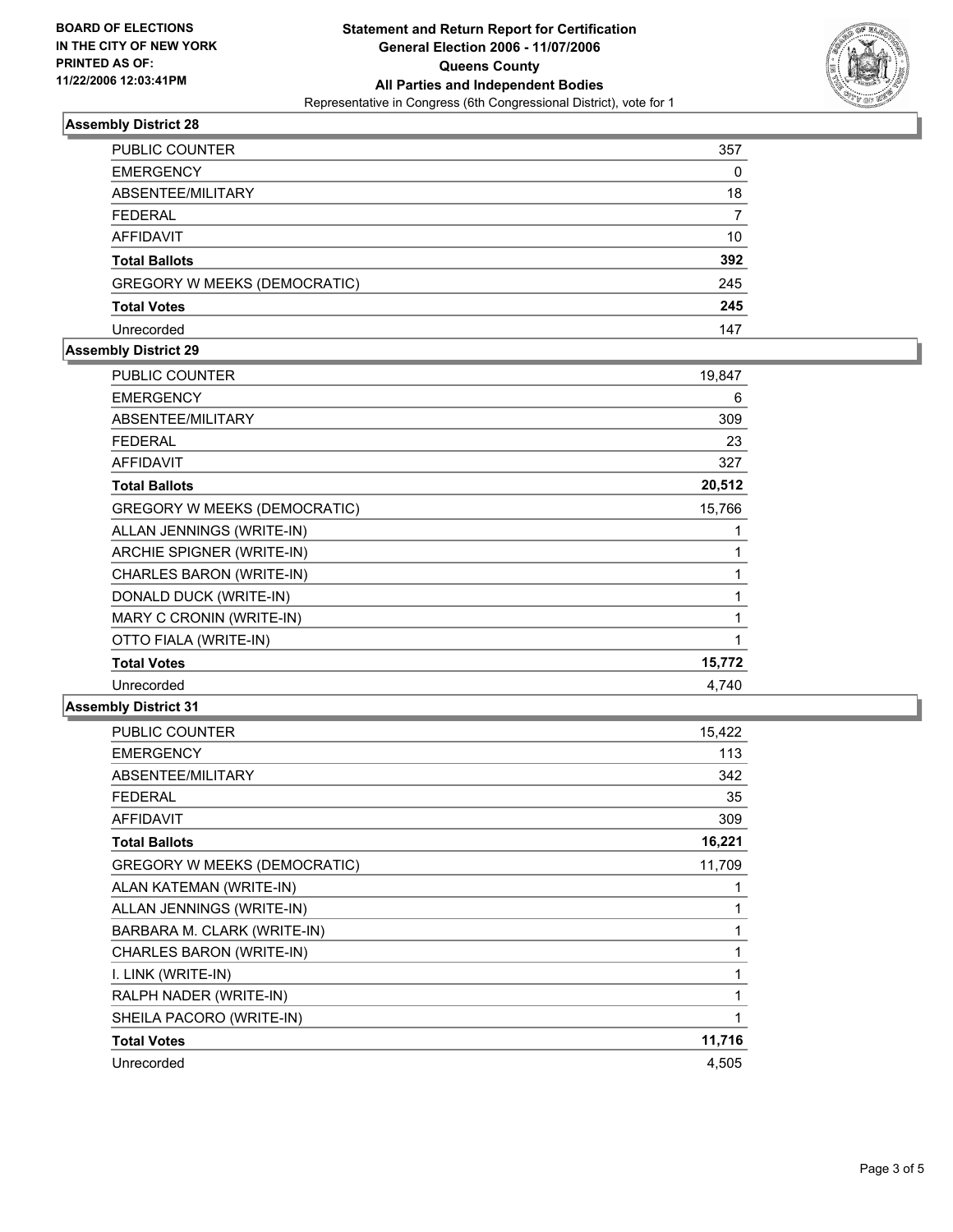

## **Assembly District 32**

| <b>PUBLIC COUNTER</b>         | 18,612 |  |
|-------------------------------|--------|--|
| <b>EMERGENCY</b>              | 29     |  |
| ABSENTEE/MILITARY             | 197    |  |
| <b>FEDERAL</b>                | 17     |  |
| AFFIDAVIT                     | 323    |  |
| <b>Total Ballots</b>          | 19,178 |  |
| GREGORY W MEEKS (DEMOCRATIC)  | 13,930 |  |
| ALLAN JENNINGS (WRITE-IN)     | 11     |  |
| ALLAN W. JENNINGS (WRITE-IN)  |        |  |
| MALCOLM X (WRITE-IN)          |        |  |
| MICY MOUSE (WRITE-IN)         |        |  |
| ROSE MARIE STEVENS (WRITE-IN) |        |  |
| <b>Total Votes</b>            | 13,945 |  |
| Unrecorded                    | 5.233  |  |

**Assembly District 33**

| PUBLIC COUNTER               | 22,170 |
|------------------------------|--------|
| <b>EMERGENCY</b>             | 0      |
| ABSENTEE/MILITARY            | 226    |
| <b>FEDERAL</b>               | 14     |
| AFFIDAVIT                    | 286    |
| <b>Total Ballots</b>         | 22,696 |
| GREGORY W MEEKS (DEMOCRATIC) | 16,201 |
| REV NOMS (WRITE-IN)          |        |
| <b>Total Votes</b>           | 16,202 |
| Unrecorded                   | 6,494  |

#### **Assembly District 38**

| 2,221 |
|-------|
|       |
| 25    |
| 8     |
| 47    |
| 2,302 |
| 1,325 |
|       |
| 1,326 |
| 976   |
|       |